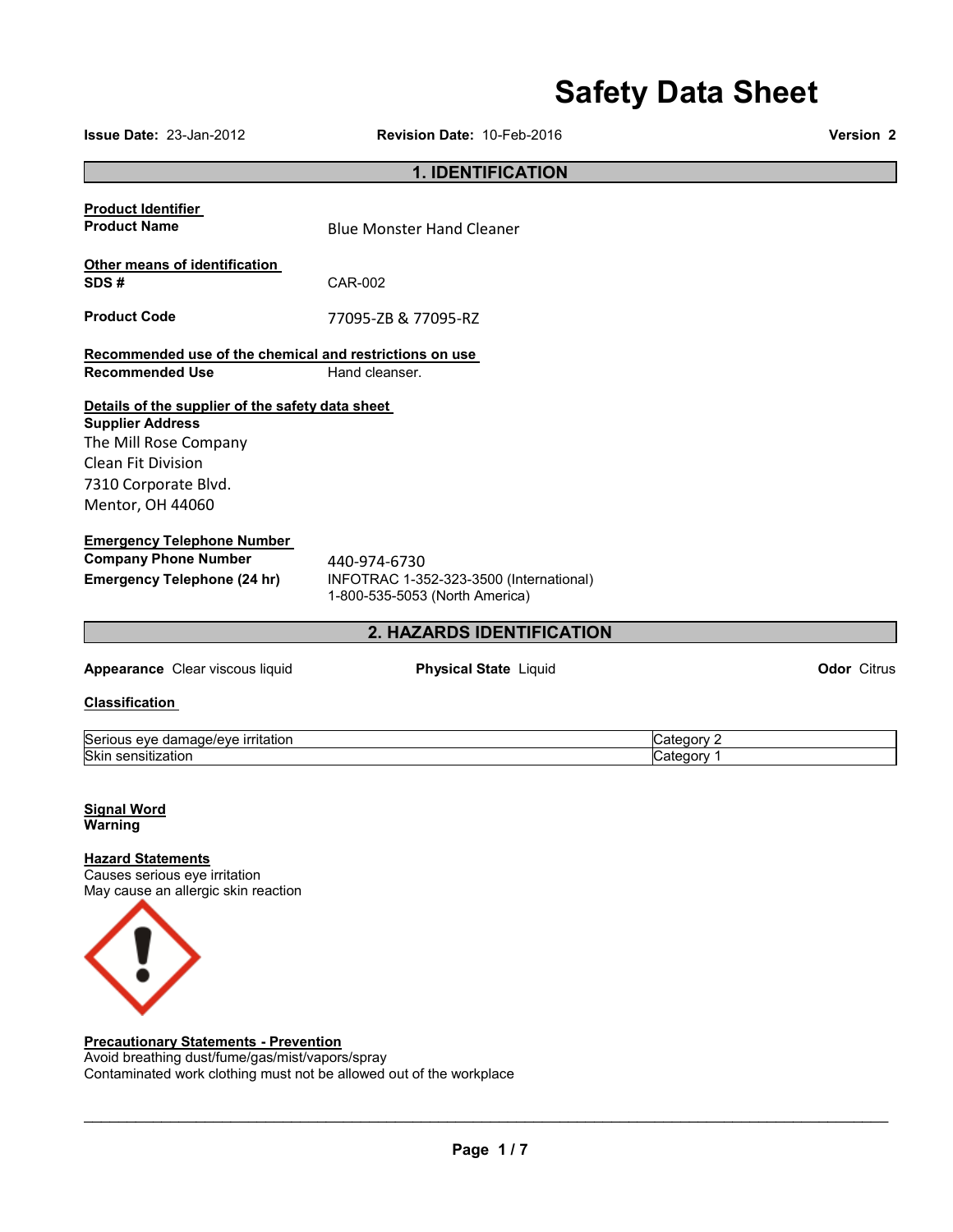#### **Precautionary Statements - Response**

IF IN EYES: Rinse cautiously with water for several minutes. Remove contact lenses, if present and easy to do. Continue rinsing If eye irritation persists: Get medical advice/attention If skin irritation or rash occurs: Get medical advice/attention

 $\_$  ,  $\_$  ,  $\_$  ,  $\_$  ,  $\_$  ,  $\_$  ,  $\_$  ,  $\_$  ,  $\_$  ,  $\_$  ,  $\_$  ,  $\_$  ,  $\_$  ,  $\_$  ,  $\_$  ,  $\_$  ,  $\_$  ,  $\_$  ,  $\_$  ,  $\_$  ,  $\_$  ,  $\_$  ,  $\_$  ,  $\_$  ,  $\_$  ,  $\_$  ,  $\_$  ,  $\_$  ,  $\_$  ,  $\_$  ,  $\_$  ,  $\_$  ,  $\_$  ,  $\_$  ,  $\_$  ,  $\_$  ,  $\_$  ,

#### **Precautionary Statements - Disposal**

Dispose of contents/container to an approved waste disposal plant

#### **Other Hazards**

Harmful to aquatic life with long lasting effects **Unknown Acute Toxicity** 3.28% of the mixture consists of ingredient(s) of unknown toxicity

# **3. COMPOSITION/INFORMATION ON INGREDIENTS**

| <b>Chemical Name</b>          | <b>CAS No</b> | Weight-% |
|-------------------------------|---------------|----------|
| Proprietary fragrance         | Proprietary   |          |
| Proprietary emulsifying agent | Proprietary   |          |

\*\*If Chemical Name/CAS No is "proprietary" and/or Weight-% is listed as a range, the specific chemical identity and/or percentage of composition has been withheld as a trade secret.\*\*

## **4. FIRST-AID MEASURES**

| <b>First Aid Measures</b>                                                  |                                                                                                                                                                                                                                     |  |
|----------------------------------------------------------------------------|-------------------------------------------------------------------------------------------------------------------------------------------------------------------------------------------------------------------------------------|--|
| <b>Eye Contact</b>                                                         | Rinse immediately with plenty of water, also under the eyelids, for at least 15 minutes. If<br>eye irritation persists: Get medical advice/attention.                                                                               |  |
| <b>Skin Contact</b>                                                        | If skin irritation occurs, rinse affected area with water. If skin irritation or rash occurs: Get<br>medical advice/attention.                                                                                                      |  |
| <b>Inhalation</b>                                                          | Remove to fresh air.                                                                                                                                                                                                                |  |
| Ingestion                                                                  | Drink plenty of water. Do not induce vomiting. Seek medical attention.                                                                                                                                                              |  |
| Most important symptoms and effects                                        |                                                                                                                                                                                                                                     |  |
| <b>Symptoms</b>                                                            | Exposed individuals may experience eye tearing, redness and discomfort. The product<br>contains a small amount of sensitizing substance which may provoke an allergic reaction<br>among sensitive individuals in contact with skin. |  |
| Indication of any immediate medical attention and special treatment needed |                                                                                                                                                                                                                                     |  |
| <b>Notes to Physician</b>                                                  | Treat symptomatically.                                                                                                                                                                                                              |  |
| <b>5. FIRE-FIGHTING MEASURES</b>                                           |                                                                                                                                                                                                                                     |  |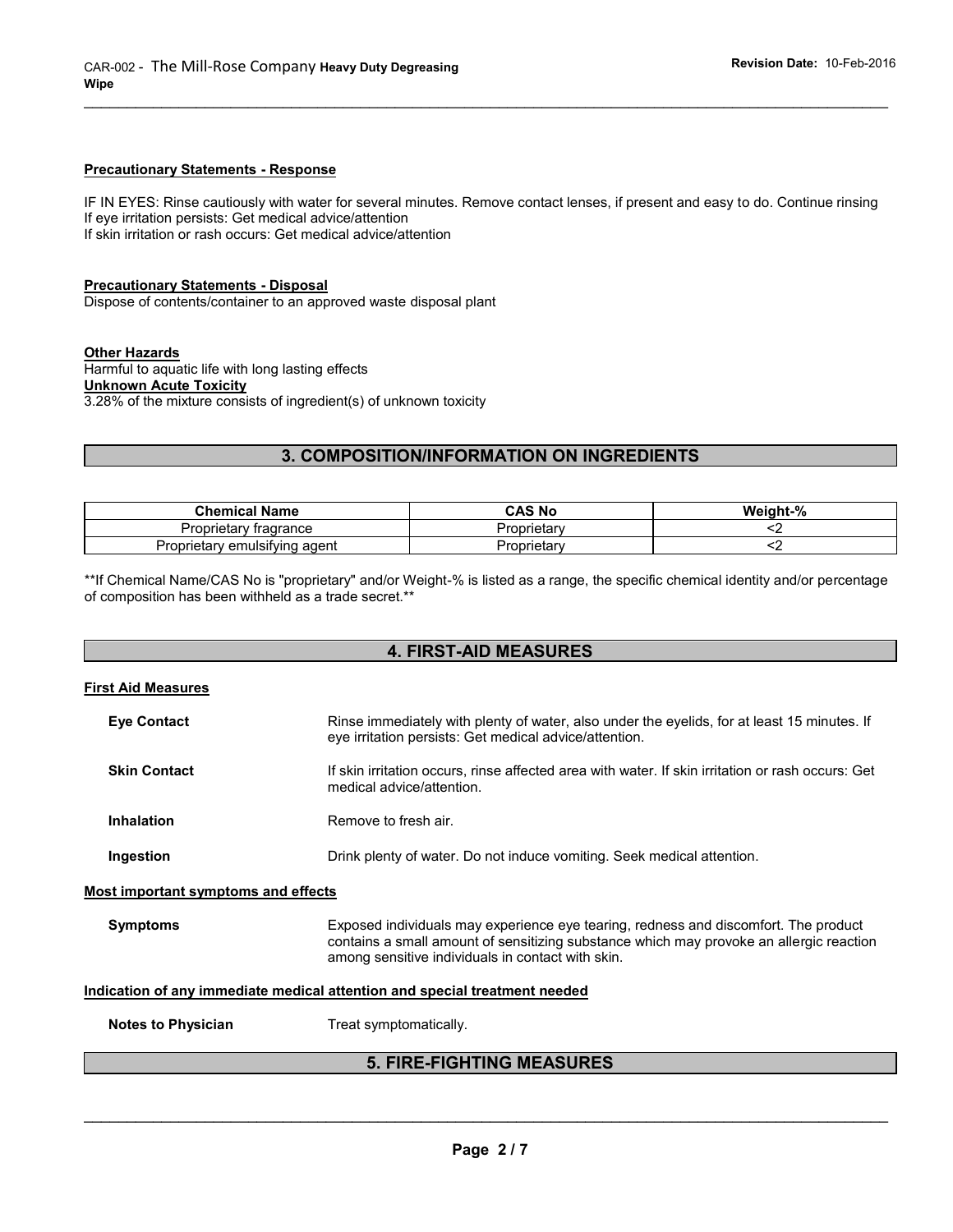#### **Suitable Extinguishing Media**

Use extinguishing measures that are appropriate to local circumstances and the surrounding environment.

#### **Unsuitable Extinguishing Media** Not determined.

#### **Specific Hazards Arising from the Chemical**

Product will not burn.

#### **Protective equipment and precautions for firefighters**

As in any fire, wear self-contained breathing apparatus pressure-demand, MSHA/NIOSH (approved or equivalent) and full protective gear.

## **6. ACCIDENTAL RELEASE MEASURES**

 $\_$  ,  $\_$  ,  $\_$  ,  $\_$  ,  $\_$  ,  $\_$  ,  $\_$  ,  $\_$  ,  $\_$  ,  $\_$  ,  $\_$  ,  $\_$  ,  $\_$  ,  $\_$  ,  $\_$  ,  $\_$  ,  $\_$  ,  $\_$  ,  $\_$  ,  $\_$  ,  $\_$  ,  $\_$  ,  $\_$  ,  $\_$  ,  $\_$  ,  $\_$  ,  $\_$  ,  $\_$  ,  $\_$  ,  $\_$  ,  $\_$  ,  $\_$  ,  $\_$  ,  $\_$  ,  $\_$  ,  $\_$  ,  $\_$  ,

#### **Personal precautions, protective equipment and emergency procedures**

| <b>Personal Precautions</b>                                  | Use personal protective equipment as required.                                                                                       |  |
|--------------------------------------------------------------|--------------------------------------------------------------------------------------------------------------------------------------|--|
| <b>Environmental Precautions</b>                             | See Section 12 for additional Ecological Information.                                                                                |  |
| Methods and material for containment and cleaning up         |                                                                                                                                      |  |
| <b>Methods for Containment</b>                               | Prevent further leakage or spillage if safe to do so.                                                                                |  |
| <b>Methods for Clean-Up</b>                                  | Wash spill area with plenty of water. Clean up in accordance with all applicable regulations.                                        |  |
|                                                              | 7. HANDLING AND STORAGE                                                                                                              |  |
| <b>Precautions for safe handling</b>                         |                                                                                                                                      |  |
| <b>Advice on Safe Handling</b>                               | Avoid breathing vapors or mists. Contaminated work clothing must not be allowed out of the<br>workplace.                             |  |
| Conditions for safe storage, including any incompatibilities |                                                                                                                                      |  |
| <b>Storage Conditions</b>                                    | Keep containers tightly closed in a dry, cool and well-ventilated place. Do not remove or<br>deface label. Store containers upright. |  |
| <b>Incompatible Materials</b>                                | None known based on information supplied.                                                                                            |  |
| 8. EXPOSURE CONTROLS/PERSONAL PROTECTION                     |                                                                                                                                      |  |
| <b>Exposure Guidelines</b>                                   | No exposure limits noted for ingredient(s). The following information is given as general<br>guidance                                |  |
| <b>Appropriate engineering controls</b>                      |                                                                                                                                      |  |
| <b>Engineering Controls</b>                                  | None under normal use conditions.                                                                                                    |  |
|                                                              | Individual protection measures, such as personal protective equipment                                                                |  |
| <b>Eye/Face Protection</b>                                   | Refer to 29 CFR 1910.133 for eye and face protection regulations.                                                                    |  |
| <b>Skin and Body Protection</b>                              | Refer to 29 CFR 1910.138 for appropriate skin and body protection.                                                                   |  |
| <b>Respiratory Protection</b>                                | Refer to 29 CFR 1910.134 for respiratory protection requirements.                                                                    |  |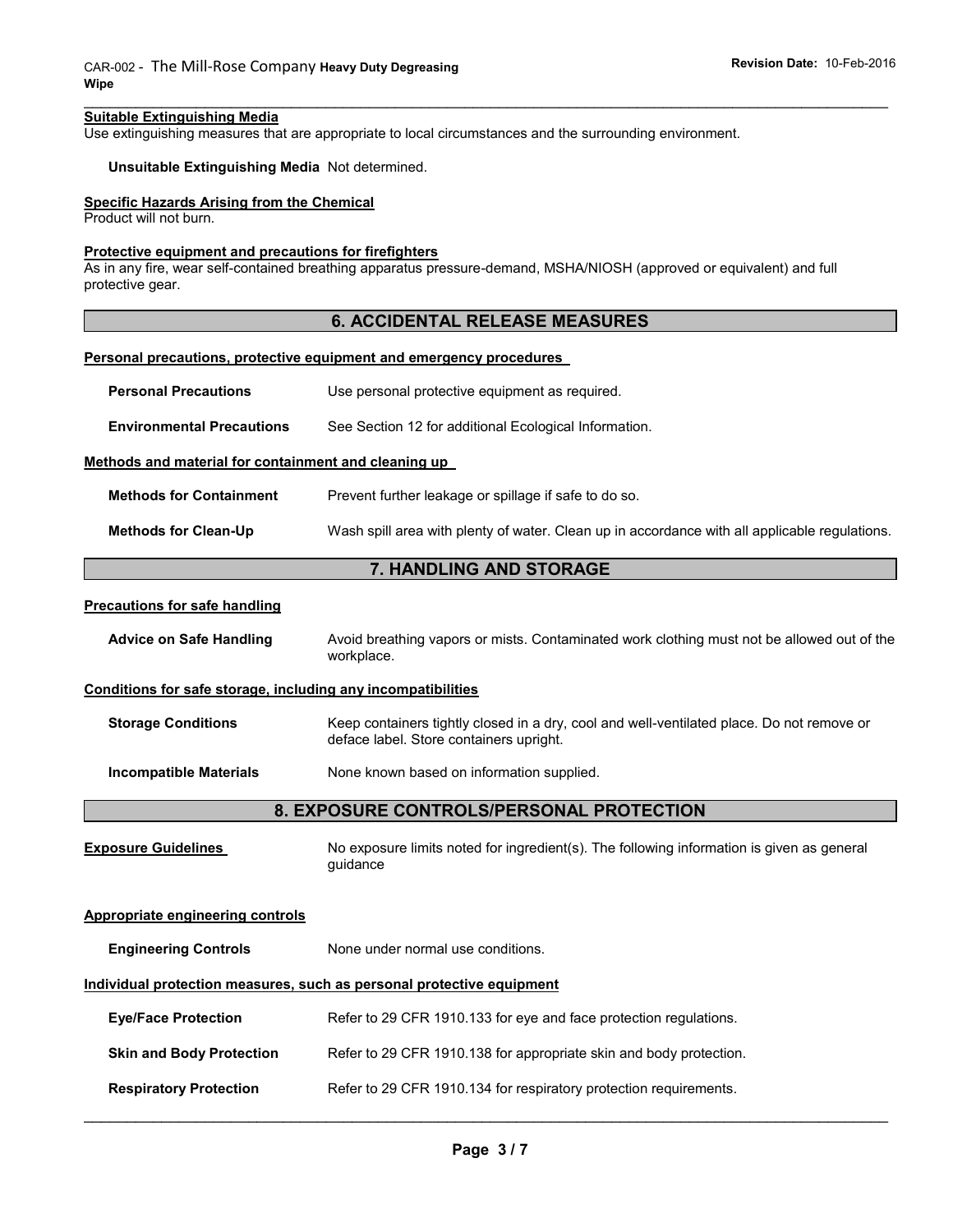**General Hygiene Considerations** Handle in accordance with good industrial hygiene and safety practice.

# **9. PHYSICAL AND CHEMICAL PROPERTIES**

 $\_$  ,  $\_$  ,  $\_$  ,  $\_$  ,  $\_$  ,  $\_$  ,  $\_$  ,  $\_$  ,  $\_$  ,  $\_$  ,  $\_$  ,  $\_$  ,  $\_$  ,  $\_$  ,  $\_$  ,  $\_$  ,  $\_$  ,  $\_$  ,  $\_$  ,  $\_$  ,  $\_$  ,  $\_$  ,  $\_$  ,  $\_$  ,  $\_$  ,  $\_$  ,  $\_$  ,  $\_$  ,  $\_$  ,  $\_$  ,  $\_$  ,  $\_$  ,  $\_$  ,  $\_$  ,  $\_$  ,  $\_$  ,  $\_$  ,

#### **Information on basic physical and chemical properties**

| <b>Physical State</b><br>Appearance<br>Color                                                                                                                                                                                                                                                                                                                        | Liquid<br>Clear viscous liquid<br>Not determined                                                                                                                                                        | Odor<br><b>Odor Threshold</b> | Citrus<br>Not determined |
|---------------------------------------------------------------------------------------------------------------------------------------------------------------------------------------------------------------------------------------------------------------------------------------------------------------------------------------------------------------------|---------------------------------------------------------------------------------------------------------------------------------------------------------------------------------------------------------|-------------------------------|--------------------------|
| <b>Property</b><br>рH<br><b>Melting Point/Freezing Point</b><br><b>Boiling Point/Boiling Range</b><br><b>Flash Point</b><br><b>Evaporation Rate</b><br><b>Flammability (Solid, Gas)</b><br><b>Upper Flammability Limits</b><br><b>Lower Flammability Limit</b>                                                                                                      | Values<br>6.4<br>Not available<br>Not determined<br>None (will not burn)<br>Not determined<br>n/a-liquid<br>Not determined<br>Not determined                                                            | Remarks • Method              |                          |
| <b>Vapor Pressure</b><br><b>Vapor Density</b><br><b>Specific Gravity</b><br><b>Water Solubility</b><br>Solubility in other solvents<br><b>Partition Coefficient</b><br><b>Auto-ignition Temperature</b><br><b>Decomposition Temperature</b><br><b>Kinematic Viscosity</b><br><b>Dynamic Viscosity</b><br><b>Explosive Properties</b><br><b>Oxidizing Properties</b> | Not available<br>Not determined<br>1.003<br>Dispersible<br>Not determined<br>Not determined<br>Not determined<br>Not determined<br>Not determined<br>Not determined<br>Not determined<br>Not determined | $(1=Water)$                   |                          |

## **10. STABILITY AND REACTIVITY**

#### **Reactivity**

Not reactive under normal conditions.

#### **Chemical Stability**

Stable under recommended storage conditions.

#### **Possibility of Hazardous Reactions**

None under normal processing.

#### **Conditions to Avoid**

None known.

#### **Incompatible Materials**

None known based on information supplied.

#### **Hazardous Decomposition Products**

None known based on information supplied.

# **11. TOXICOLOGICAL INFORMATION**

#### **Information on likely routes of exposure**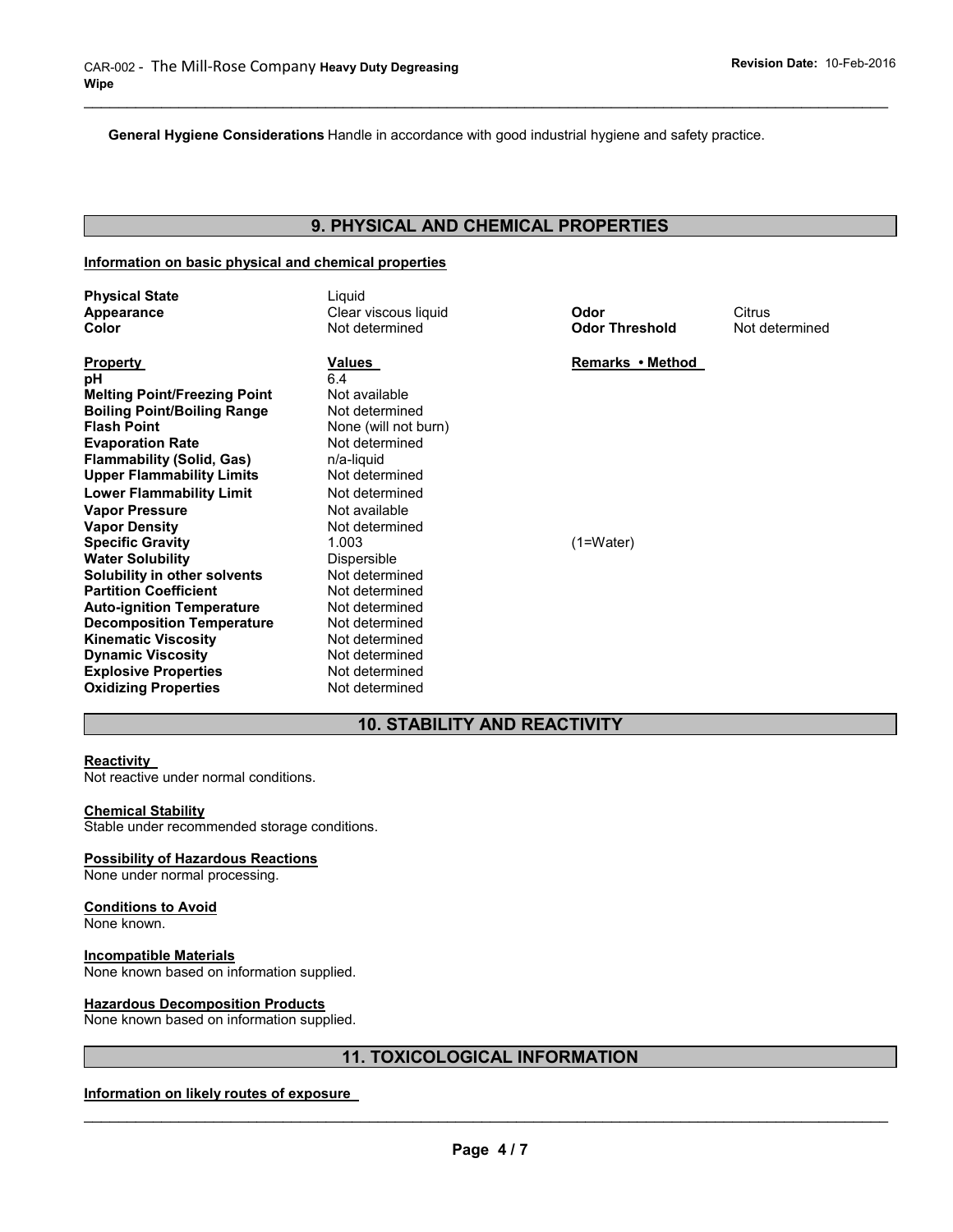## **Product Information**

| <b>Eve Contact</b>  | Causes serious eye irritation.       |
|---------------------|--------------------------------------|
| <b>Skin Contact</b> | May cause an allergic skin reaction. |
| Inhalation          | Avoid breathing vapors or mists.     |
| Ingestion           | Do not taste or swallow.             |

#### **Component Information**

| <b>Chemical Name</b>          | Oral LD50            | <b>Dermal LD50</b>       | <b>Inhalation LC50</b> |
|-------------------------------|----------------------|--------------------------|------------------------|
| Proprietary fragrance         | $= 4400$ mg/kg (Rat) | $>$ 5 g/kg (Rabbit)      |                        |
| Proprietary emulsifying agent | = 1900 mg/kg (Rat)   | $= 10000$ mg/kg (Rabbit) | -                      |

 $\_$  ,  $\_$  ,  $\_$  ,  $\_$  ,  $\_$  ,  $\_$  ,  $\_$  ,  $\_$  ,  $\_$  ,  $\_$  ,  $\_$  ,  $\_$  ,  $\_$  ,  $\_$  ,  $\_$  ,  $\_$  ,  $\_$  ,  $\_$  ,  $\_$  ,  $\_$  ,  $\_$  ,  $\_$  ,  $\_$  ,  $\_$  ,  $\_$  ,  $\_$  ,  $\_$  ,  $\_$  ,  $\_$  ,  $\_$  ,  $\_$  ,  $\_$  ,  $\_$  ,  $\_$  ,  $\_$  ,  $\_$  ,  $\_$  ,

#### **Information on physical, chemical and toxicological effects**

**Symptoms** Please see section 4 of this SDS for symptoms.

#### **Delayed and immediate effects as well as chronic effects from short and long-term exposure**

**Sensitization May cause an allergic skin reaction.** 

**Carcinogenicity Not classifiable as a human carcinogen.** 

| <b>Chemical Name</b>             | <b>ACGIH</b> | <b>IARC</b> | <b>NTF</b><br>. | <b>OSHA</b> |
|----------------------------------|--------------|-------------|-----------------|-------------|
| Proprietary fragrance<br>$\cdot$ |              | Group 3     |                 |             |
|                                  |              |             |                 |             |

#### **Legend**

*IARC (International Agency for Research on Cancer)*

*Group 3 IARC components are "not classifiable as human carcinogens"* 

#### **Numerical measures of toxicity**

Not determined

**Unknown Acute Toxicity** 3.28% of the mixture consists of ingredient(s) of unknown toxicity.

# **12. ECOLOGICAL INFORMATION**

#### **Ecotoxicity**

Harmful to aquatic life with long lasting effects.

| <b>Chemical Name</b>          | Algae/aquatic plants | Fish                                                                                                                                                                | <b>Toxicity to</b><br>microorganisms | <b>Crustacea</b>                    |
|-------------------------------|----------------------|---------------------------------------------------------------------------------------------------------------------------------------------------------------------|--------------------------------------|-------------------------------------|
| Proprietary fragrance         |                      | $0.619 - 0.796$ : 96 h<br>Pimephales promelas mg/L<br>LC50 flow-through 35: 96 h<br>Oncorhynchus mykiss mg/L<br>LC50                                                |                                      |                                     |
| Proprietary emulsifying agent |                      | 20 - 40: 96 h Oncorhynchus<br>mykiss mg/L LC50 semi-<br>static 24: 96 h Oncorhynchus<br>mykiss mg/L LC50 static 37:<br>96 h Lepomis macrochirus<br>mg/L LC50 static |                                      | 36: 48 h Daphnia magna<br>mg/L EC50 |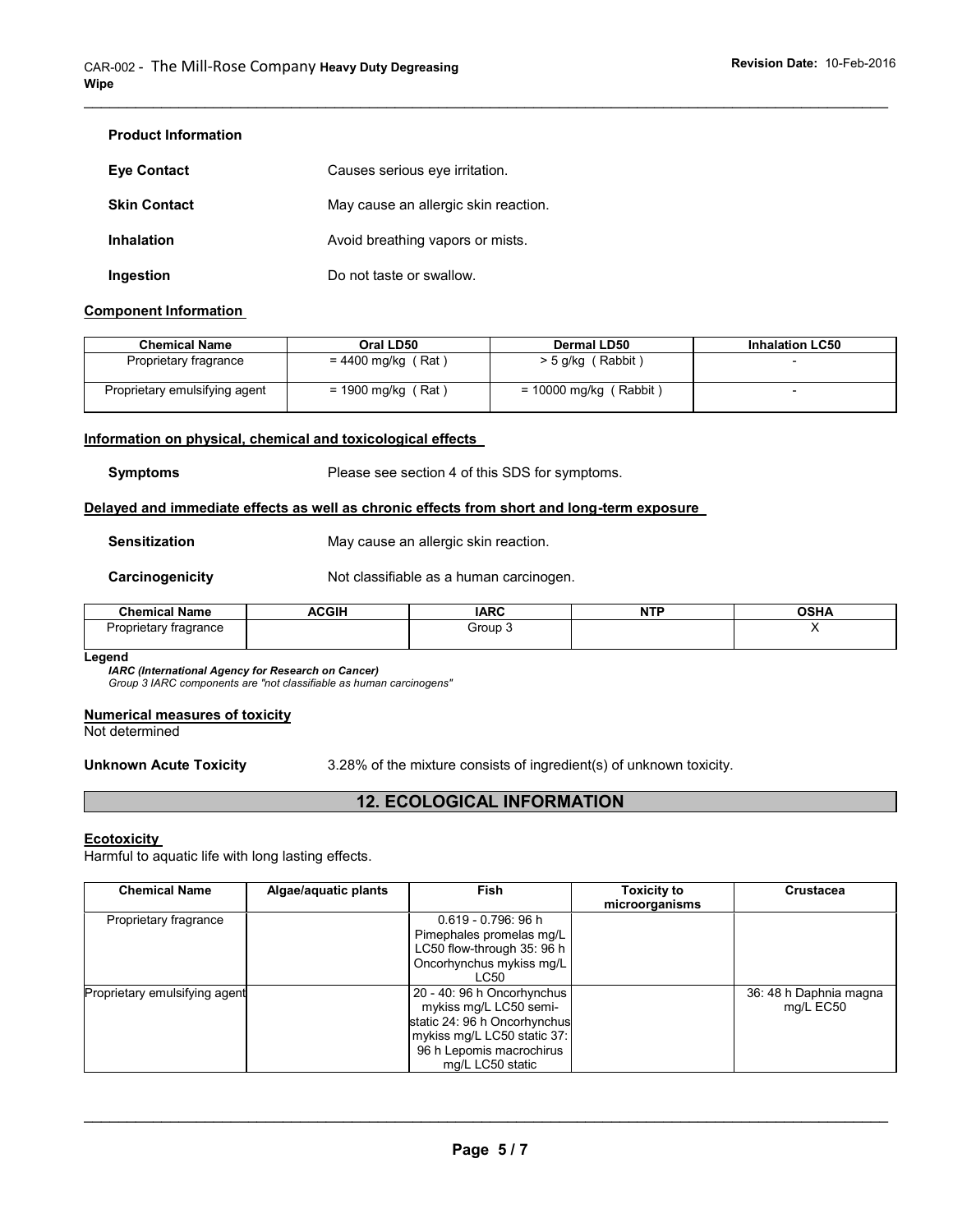#### **Persistence/Degradability** Not determined.

**Bioaccumulation** Not determined.

**Mobility** Not determined **Other Adverse Effects** Not determined

# **13. DISPOSAL CONSIDERATIONS**

 $\_$  ,  $\_$  ,  $\_$  ,  $\_$  ,  $\_$  ,  $\_$  ,  $\_$  ,  $\_$  ,  $\_$  ,  $\_$  ,  $\_$  ,  $\_$  ,  $\_$  ,  $\_$  ,  $\_$  ,  $\_$  ,  $\_$  ,  $\_$  ,  $\_$  ,  $\_$  ,  $\_$  ,  $\_$  ,  $\_$  ,  $\_$  ,  $\_$  ,  $\_$  ,  $\_$  ,  $\_$  ,  $\_$  ,  $\_$  ,  $\_$  ,  $\_$  ,  $\_$  ,  $\_$  ,  $\_$  ,  $\_$  ,  $\_$  ,

#### **Waste Treatment Methods**

| <b>Disposal of Wastes</b>     | Disposal should be in accordance with applicable regional, national and local laws and<br>regulations. |
|-------------------------------|--------------------------------------------------------------------------------------------------------|
| <b>Contaminated Packaging</b> | Disposal should be in accordance with applicable regional, national and local laws and<br>regulations. |

### **California Hazardous Waste Status**

| <b>Chemical Name</b>  | California Hazardous Waste Status |
|-----------------------|-----------------------------------|
| Proprietary fragrance | Toxic                             |

# **14. TRANSPORT INFORMATION**

| <b>IMDG</b><br><b>Marine Pollutant</b> | This material may meet the definition of a marine pollutant                                                                    |
|----------------------------------------|--------------------------------------------------------------------------------------------------------------------------------|
| <b>IATA</b>                            | Not regulated                                                                                                                  |
| <b>DOT</b>                             | Not regulated                                                                                                                  |
| <b>Note</b>                            | Please see current shipping paper for most up to date shipping information, including<br>exemptions and special circumstances. |
|                                        |                                                                                                                                |

## **15. REGULATORY INFORMATION**

#### **International Inventories**

| <b>Chemical Name</b>          | <b>TSCA</b> | <b>DSL</b> | <b>NDSL</b> | <b>EINECS</b> | <b>ELINCS</b> | <b>ENCS</b> | <b>IECSC</b> | <b>KECL</b> | <b>PICCS</b> | <b>AICS</b> |
|-------------------------------|-------------|------------|-------------|---------------|---------------|-------------|--------------|-------------|--------------|-------------|
| Proprietary fragrance         | Present     |            |             | Present       |               | Present     |              | Present     |              |             |
| Proprietary emulsifying agent | Present     |            |             | Present       |               | Present     |              | Present     |              |             |

#### **Legend:**

*TSCA - United States Toxic Substances Control Act Section 8(b) Inventory* 

*DSL/NDSL - Canadian Domestic Substances List/Non-Domestic Substances List* 

*EINECS/ELINCS - European Inventory of Existing Chemical Substances/European List of Notified Chemical Substances* 

*ENCS - Japan Existing and New Chemical Substances* 

*IECSC - China Inventory of Existing Chemical Substances* 

*KECL - Korean Existing and Evaluated Chemical Substances* 

*PICCS - Philippines Inventory of Chemicals and Chemical Substances* 

*AICS - Australian Inventory of Chemical Substances*